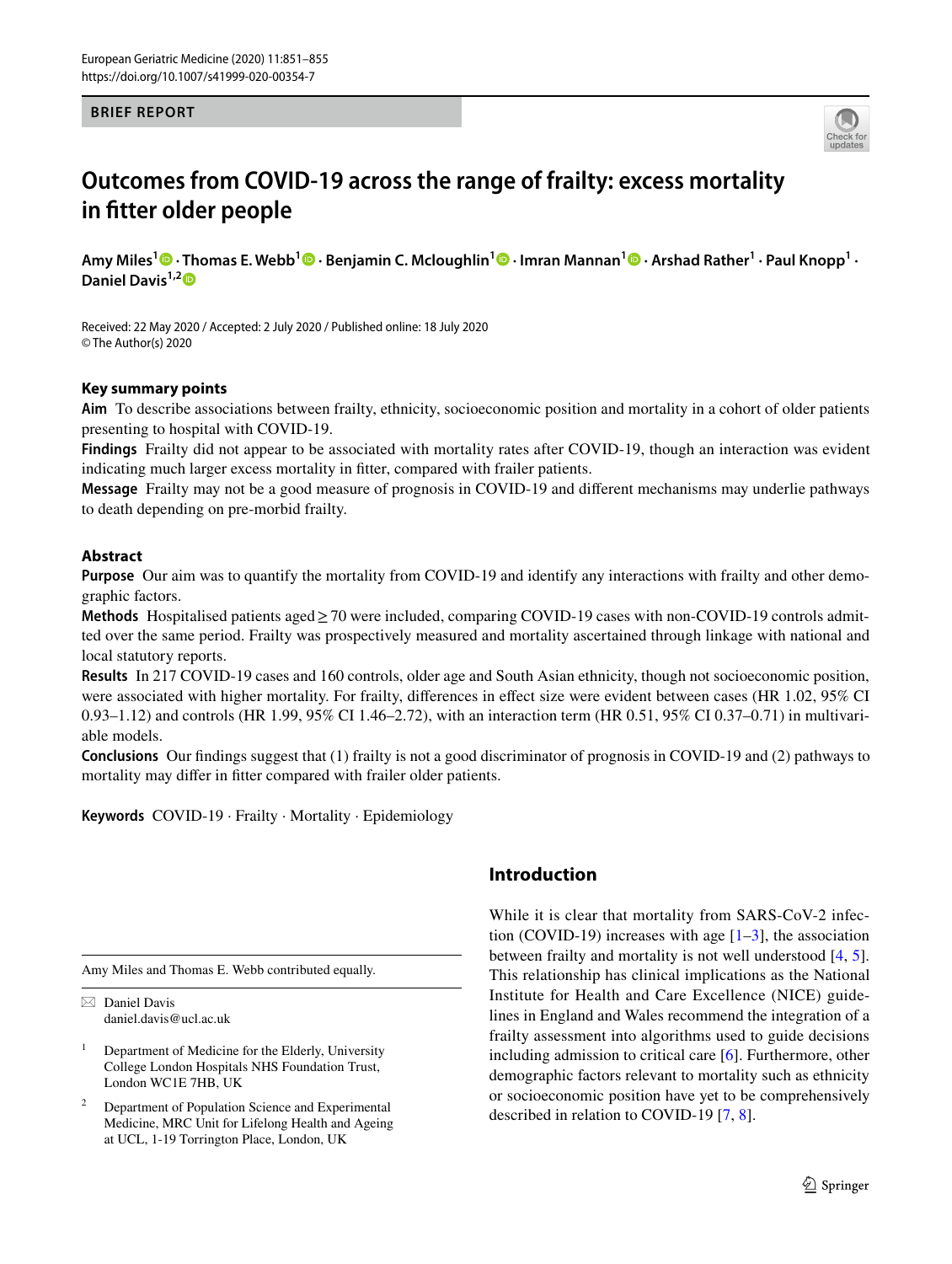Our aim was to investigate the relationship between frailty, ethnicity, socioeconomic position and mortality in a cohort of older patients presenting to hospital with COVID-19, in order to: (1) quantify the mortality from COVID-19; (2) identify any interactions with frailty and other demographic factors in this population.

# **Methods**

## **Participants**

Patients admitted to an urban teaching hospital aged  $\geq$  70 were included if they tested positive for SARS-CoV-2 by combined throat and high-nasal swab on reverse-transcriptase polymerase chain reaction or if there was high clinical suspicion (on the basis of clinical, imaging and laboratory results, as determined by specialist infectious diseases physicians) for COVID-19 up until 23rd April 2020. During the pandemic, the index of suspicion for SARS-CoV-2 infection was very high, so each older person needing hospitalisation was systematically assessed for COVID-19. Therefore, the control group comprised patients aged $\geq$  70 who had been admitted within the same time period who reliably did not have COVID-19.

## **Outcome**

Our primary outcome was all-cause mortality determined up until 13th May 2020. Deaths occurring outside of hospital were captured through daily updates on the NHS Spine, a collection of local and national databases and systems containing demographic information.

#### **Exposures**

Frailty was quantifed by the Clinical Frailty Scale (CFS) score [[9\]](#page-4-7) capturing patients' clinical state 2 weeks prior to admission. This was assessed prospectively by the admitting clinical team, though all scores were reviewed by specialist geriatricians. Socioeconomic position was estimated through the Index of Multiple Deprivation (IMD) (along with Health, Income, Education sub-indices) which is an ecological measure determined by home postcodes [[10](#page-4-8)]. Ethnicity was self-reported in hospital administrative data.

## **Ethics approvals**

These analyses were conducted as part of a service evaluation project and individual consent was not necessary as determined by the NHS Health Research Authority (HRA), the regulatory body for medical research for England, UK. The HRA has the Research Ethics Service as one of its core

functions and they determined the project was exempt from the need to obtain approval from an NHS Research Ethics Committee [[11\]](#page-4-9).

#### **Statistical analysis**

Diferences in continuous or categorical variables were assessed using *t* tests and  $\chi^2$  tests, respectively. Cox proportional hazards models estimated diferences in survival between COVID-19 cases and non-COVID-19 controls. Frailty was considered a continuous variable, ethnicity was classifed into *South Asian*, *Black*, *White*, *Mixed*, *Other*, and deciles of IMD  $(1 = most advanced; 10 = most dis$ advantaged) and its sub-indices were used in univariable and multivariable models. Interactions between Clinical Frailty Score and COVID-19 status were assessed. Statistical significance was determined at  $p < 0.05$ . Post-estimation procedures included Schoenfeld residuals to test heteroskedasticity. Stata 14.1 (StataCorp, Texas, USA) was used for all analyses.

## **Results**

A total of 217 COVID-19 cases and 160 non-COVID-19 controls were identifed. In COVID-19 cases, the mean age was 80.0 (SD 6.8) (range 70–99) years (Table [1\)](#page-2-0). The majority of cases were men  $(n=134, 62\%)$  or of white ethnicity (*n*=138, 63%). There was a normal distribution of clinical frailty scores and the median Index of Multiple Deprivation decile was 4 (IQR 3, 6). There were no signifcant diferences in age, ethnicity, Index of Multiple Deprivation decile, or Clinical Frailty Scale score between cases and controls (Table [1\)](#page-2-0). Median length of stay was 9 (IQR 4, 7) and 4 (IQR 2, 8) in COVID-19 and controls, respectively  $(p < 0.01)$ .

In univariable models, COVID-19, older age and South Asian ethnicity were associated with higher mortality, though no measure of socioeconomic position demonstrated any association (Table [2](#page-2-1)). For frailty, diferences in effect size were evident between cases (HR 1.02, 95%) CI 0.93–1.12,  $p = 0.71$ ) and controls (HR 1.99, 95% CI 1.46–2.72,  $p < 0.01$ ). In the multivariable model, these relationships remained consistent: age (HR 1.04, 95% CI 1.01–1.07, *p*<0.01), South Asian ethnicity (HR 1.13, 95% CI 1.13–3.51, *p*=0.02) (Table [2\)](#page-2-1).

The different associations with frailty according to COVID-19 status was confrmed by demonstrating an interaction term (HR 0.51, 95% CI 0.37–0.71, *p*<0.01). The coefficient direction suggests that mortality is *proportionally higher* in ftter patients. Estimated in this way, the overall mortality attributable to COVID-19 was extremely high in this population (HR 213, 95% CI 24.6–1841,  $p < 0.01$ ). When plotting mutually adjusted survival curves, tertiles of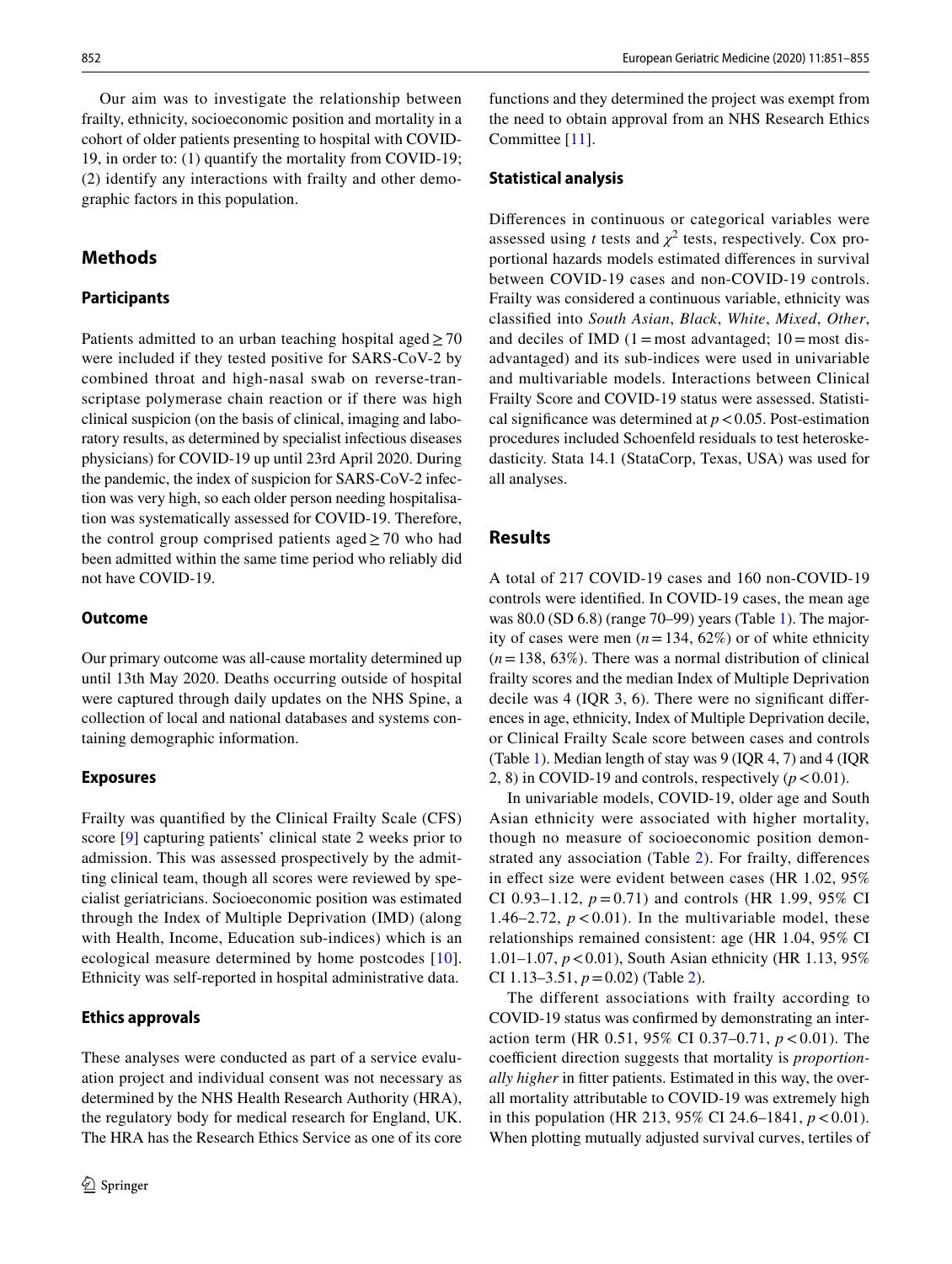<span id="page-2-0"></span>**Table 1** Patient characteristics of study participants by COVID-19 status

|                                                | COVID-<br>19 cases<br>$(n=217)$ | Controls $(n=160)$ p |        |
|------------------------------------------------|---------------------------------|----------------------|--------|
| Age(SD)                                        | 80.0 (7.6)                      | 81.4 (6.8)           | 0.06   |
| Sex $(\%)$ M                                   | 134 (61.8)                      | 78 (48.8)            | 0.01   |
| Ethnicity (%)                                  |                                 |                      | 0.92   |
| South Asian                                    | 16(7.4)                         | 9(5.6)               |        |
| <b>Black</b>                                   | 16(7.4)                         | 15(9.4)              |        |
| White                                          | 138(63.6)                       | 103(64.4)            |        |
| Mixed                                          | 19(8.8)                         | 13(8.1)              |        |
| Unknown                                        | 28 (12.9)                       | 20(12.5)             |        |
| Median IMD Decile<br>(IQR)                     | 4(3,6)                          | 4(2, 6)              | 0.09   |
| Median Health and Dis-<br>ability Decile (IQR) | 6(4, 8)                         | 6(4, 8)              | 0.14   |
| CFS $(\%)$                                     |                                 |                      | 0.37   |
| $\mathbf{1}$                                   | 4(1.9)                          | 2(1.3)               |        |
| $\overline{2}$                                 | 32 (14.9)                       | 14(8.8)              |        |
| 3                                              | 32 (14.9)                       | 24 (15.0)            |        |
| $\overline{4}$                                 | 32 (14.9)                       | 36(22.5)             |        |
| 5                                              | 25(11.6)                        | 25(15.6)             |        |
| 6                                              | 41(19.1)                        | 26(16.3)             |        |
| 7                                              | 32(14.9)                        | 24 (15.0)            |        |
| 8                                              | 16(7.4)                         | 9(5.6)               |        |
| 9                                              | 1(0.5)                          | 0(0.0)               |        |
| Death                                          | 111(51.2)                       | 22(13.8)             | < 0.01 |

*SD* standard deviation, *IQR* interquartile range, *CFS* Clinical Frailty Scale

<span id="page-2-1"></span>**Table 2** Univariable and multivariable analysis of the efect of cohort characteristics on mortality in COVID-19

CFS showed distinct trajectories in non-COVID-19 controls, not at all apparent in COVID-19 cases (Fig. [1](#page-3-0)). In keeping with the interaction parameter, diferences were most stark in ftter patients (CFS 1–3) but less so in frailer ones (CFS 7–9).

# **Discussion**

In this population of older admissions to a central London hospital, frailty did not appear to be associated with mortality rates after COVID-19. In addition, ecological measures of socioeconomic position were not associated with death, though there was some evidence of geater risk in South Asian compared with White populations. Associations with mortality in those with and without COVID-19 demonstrated much larger excess mortality in ftter, compared with frailer patients. Taken together, our fndings suggest that (1) frailty is not a good discriminator of prognosis in COVID-19 and (2) pathways to mortality may difer in ftter compared with frailer older patients.

Our results should be treated with caution. Data were collected from a single site, albeit a large teaching hospital at the frst peak of the COVID-19 pandemic. For a proportion (21%), ethnicity was either mixed or undetermined, perhaps reflecting a casemix specific to London. Furthermore, ecological measures of socioeconomic position will be less reliable compared with individual factors, and the index of multiple deprivation may not relate to health outcomes as well in London residents [[12](#page-4-10)], or influence mortality once admitted to secondary care. Our results are only applicable

|                                      | Univariable models |        |      |                  | Multivariable model |        |      |                  |
|--------------------------------------|--------------------|--------|------|------------------|---------------------|--------|------|------------------|
| Age                                  | HR<br>1.03         | 95% CI |      | $\boldsymbol{p}$ | HR                  | 95% CI |      | $\boldsymbol{p}$ |
|                                      |                    | 1.01   | 1.06 | 0.01             | 1.04                | 1.01   | 1.07 | < 0.01           |
| <b>Sex</b>                           | 1.41               | 0.99   | 2.01 | 0.06             | 1.39                | 0.96   | 2.01 | 0.08             |
| Ethnicity                            |                    |        |      |                  |                     |        |      |                  |
| South Asian                          | 2.08               | 1.20   | 3.6  | 0.01             | 2.00                | 1.13   | 3.51 | 0.02             |
| <b>Black</b>                         | 1.12               | 0.60   | 2.1  | 0.72             | 1.30                | 0.70   | 2.51 | 0.38             |
| White                                | [Ref]              |        |      |                  | [Ref]               |        |      |                  |
| Mixed                                | 1.00               | 0.53   | 1.89 | 0.99             | 0.93                | 0.49   | 1.77 | 0.83             |
| Unknown                              | 0.85               | 0.48   | 1.49 | 0.57             | 0.96                | 0.54   | 1.70 | 0.88             |
| <b>IMD</b>                           | 1.02               | 0.95   | 1.11 | 0.54             | 1.00                | 0.93   | 1.08 | 0.98             |
| Income                               | 1.04               | 0.97   | 1.11 | 0.27             |                     |        |      |                  |
| Education                            | 1.01               | 0.94   | 1.09 | 0.76             |                     |        |      |                  |
| Health                               | 1.02               | 0.95   | 1.09 | 0.56             |                     |        |      |                  |
| <b>CFS</b>                           | 1.12               | 1.02   | 1.23 | 0.02             | 1.88                | 1.37   | 2.59 | < 0.01           |
| COVID-19                             | 4.40               | 2.78   | 6.97 | < 0.01           | 213                 | 24.63  | 1842 | < 0.01           |
| $COVID-19 \times CFS$<br>interaction |                    |        |      |                  | 0.51                | 0.37   | 0.71 | < 0.01           |

*HR* hazard ratio, *CI* confdence interval, *IMD* Index of Multiple Deprivation, *CFS* Clinical Frailty Scale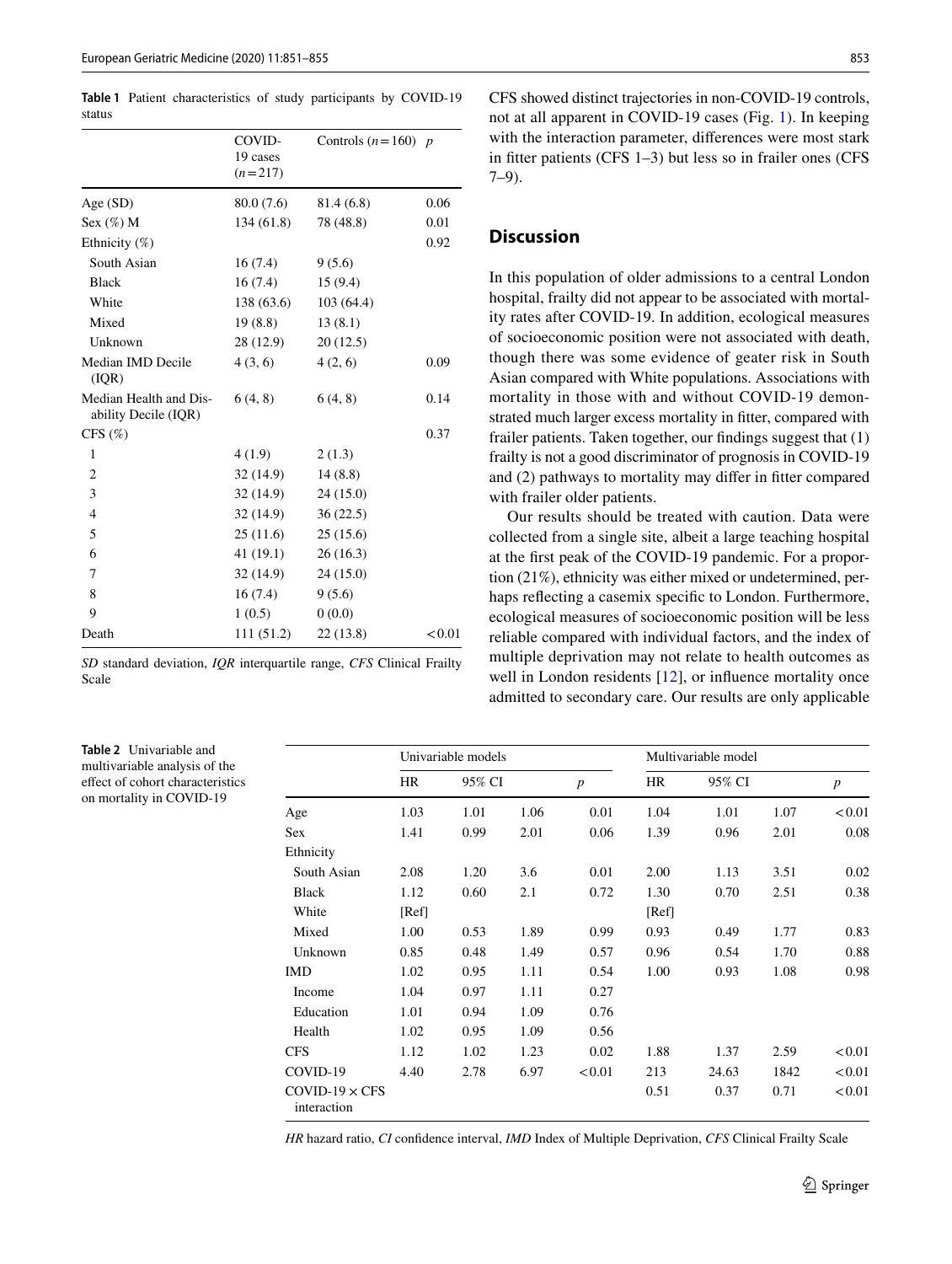<span id="page-3-0"></span>



to hospitalised patients, and some selection bias might arise from diferent indications for presenting to secondary care in COVID-19 patients versus those without respiratory symptoms (our controls). We used the Clinical Frailty Scale as the instrument recommended by NICE, but other frailty measures may have had diferent associations with mortality in the context of COVID-19. Nonetheless, our data have the advantage of specialist assessments of COVID-19 status and frailty, as well as accurate statutory reporting of dates of death.

These fndings add to emerging reports quantifying the relationship between frailty and mortality in COVID-19. In another London hospitalised cohort, crude deaths in COVID-19 were higher in patients who were frailer (median Clinical Frailty Scale score of 5 versus 4,  $p = 0.01$  [[13](#page-4-11)]. Other UK case series have shown that patients who died without ventilatory support had a median Clinical Frailty Scale score of 7 [[14](#page-4-12)]. To date, most studies are describing mortality without reference to a contemporaneous non-COVID-19 population, which would obscure the interaction apparent in our data. In this respect, our fndings are most consistent with comparable data from Leicester which also show no association between frailty and mortality in COVID-19 [[15\]](#page-4-13).

Our fndings have two major implications. First, if frailty states in COVID-19 are not associated with mortality, then this has only limited value as a consideration in older people who may require ventilatory support. This is in contrast to the central NICE guidance that recommends a frailty assessment as the frst step in the assessment for critical care. Second, an interaction between COVID-19 and frailty implies that diferent pathways to death could be at play. In general, the pathophysiology described in COVID-19 patients in critical care indicates substantial immune hyperactivation [[16](#page-4-14)]. However, given survival in the CFS range 7–9 was similar in cases and controls, this may refect death from COVID-19 is occurring in the same way as for other common illness and immune hyperactivation is unlikely to be a signifcant feature in this group. One might speculate that older people with frailty have pre-existing immunesenescence such that they are unable to mount excess immune responses and may be otherwise by dying from the direct efects of viral infection.

While COVID-19 clearly confers substantial mortality in older people, we show that this risk may arise for diferent reasons depending on pre-morbid frailty. Further work should consider other outcomes after COVID-19, particularly cognitive and physical function. If baseline frailty and associated immunesenescence infuences the subsequent infammatory response, this hints that diferent therapeutic strategies might be needed across the spectrum of frailty.

**Author contributions** AM, TW, BM, PK: collected the primary data; DD: undertook the statistical analyses and had oversight of the project; AM and TW: drafted the frst version of the manuscript. All authors contributed to revision and intellectual content of the fnal submission

**Funding** Daniel Davis is funded through a Wellcome Intermediate Clinical Fellowship (WT107467).